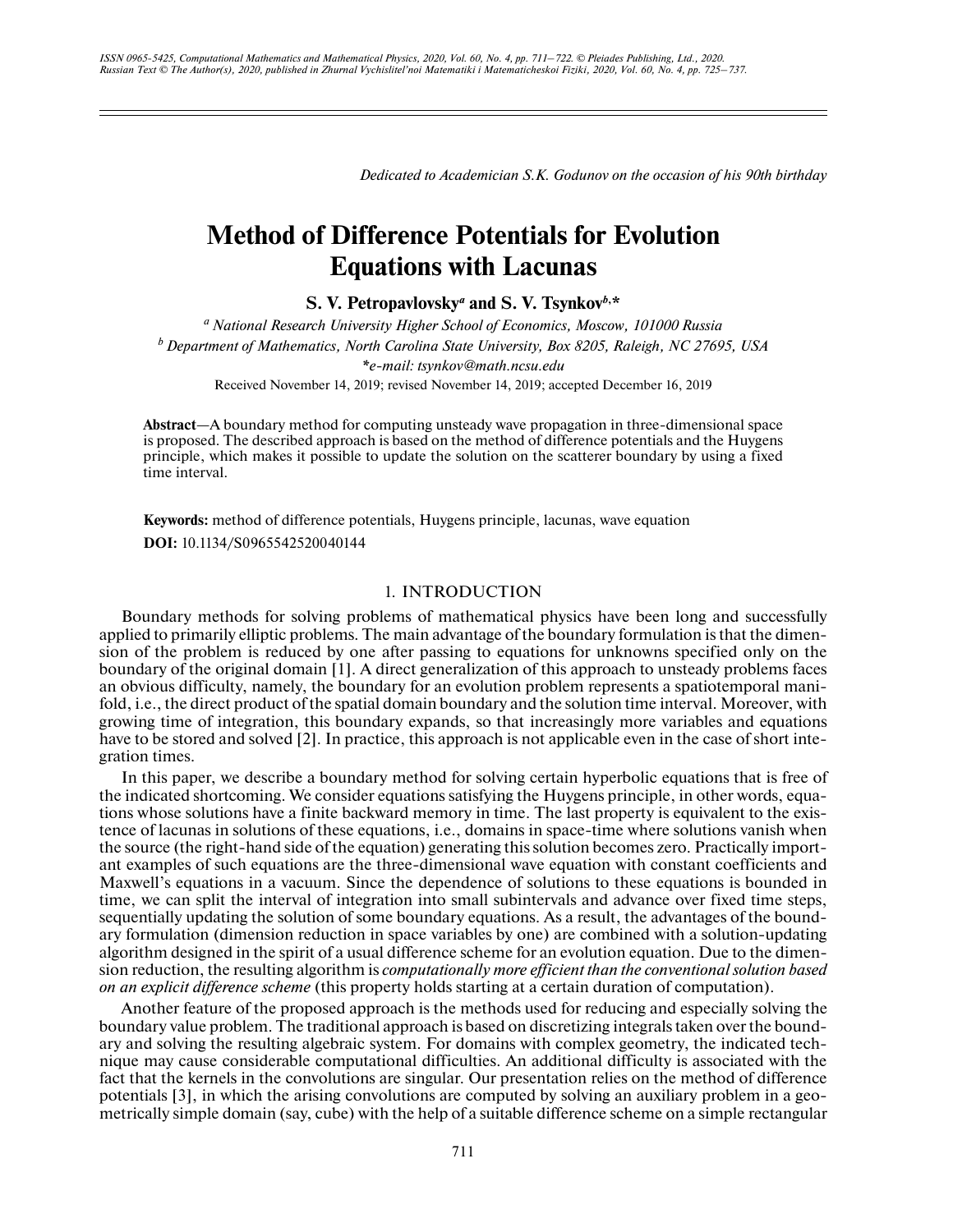grid. Due to the last circumstance, the algorithm is easy to implement and provides opportunities to control and improve the numerical accuracy by using high-accuracy schemes and other advantages inherent in the finite-difference approach. Moreover, there is no loss of accuracy associated with the approximation of curvilinear boundaries/boundary conditions on a rectangular grid.

Below, the method is described as applied to an exterior problem for the three-dimensional wave equation. In other words, we solve the problem of wave scattering by an obstacle with a boundary of arbitrary complex geometry; more specifically, we are interested in the reflected field. As applied to scattering problems, an additional advantage of any boundary method, including the one described below, is that the radiation condition at infinity is exactly taken into account. In the case of volume integration methods, radiation conditions at infinity are replaced by specially constructed artificial boundary conditions on the outer boundary of the computational domain (see, e.g., [4]). Additionally, our computations rely on a high (fourth) order accurate difference scheme, which allows us to effectively cope with numerical dispersion.

The general idea of the method in a continuous formulation is presented in Section 2. The main point is a time advancing scheme with small step sizes. A discretization of the algorithm is described in detail in Section 3. The results of test computations are given in Section 4.

### 2. IDEA OF THE METHOD

Consider the following exterior problem for the three-dimensional wave equation with constant coefficients:

$$
\Box_c u = 0, \quad (\mathbf{x}, t) \in \mathbb{R}^3 \setminus \Omega \times (0, T], \tag{2.1}
$$

$$
\mathbf{l}_{\Gamma}u = \phi, \quad (\mathbf{x}, t) \in \partial \Omega \times (0, T], \tag{2.2}
$$

$$
u|_{t=0} = \partial u / \partial t|_{t=0} = 0,
$$
\n(2.3)

where  $\Box_c \equiv \frac{1}{2} \frac{\partial^2}{\partial z^2} - \Delta$  is the d'Alembert operator and c is the wave propagation speed. The task is to find ∂ 2  $c \equiv \frac{1}{2} \frac{\partial^2}{\partial t^2}$  $c^2 \partial t$  $\Box_c \equiv \frac{1}{2} \frac{\partial^2}{\partial c^2} - \Delta$  is the d'Alembert operator and c

the solution  $u(\mathbf{x}, t)$  outside a bounded domain  $\Omega \subset \mathbb{R}^3$  over time  $t \in (0, T]$ . This problem formulation is typical of (unsteady) wave scattering by an obstacle  $\Omega$ , where  $u(\mathbf{x},t)$  is the reflected field. With this treatment, the zero initial conditions (2.3) mean that the incident radiation reaches the obstacle  $\Omega$  at the time  $t = 0$ . The operator  $I_{\Gamma}$  in (2.2) specifies boundary conditions on the scatterer surface and determines the type of scattering. The simplest examples of boundary conditions on  $\partial\Omega$  are the Dirichlet condition  $I_{\Gamma} u \equiv u = -u^{\text{inc}}$  or the Neumann condition  $I_{\Gamma} u \equiv \frac{\partial u}{\partial n} = -\frac{\partial u^{\text{inc}}}{\partial n}$  written in terms of the incident radiation (here, **n** is the outward normal vector to the boundary  $\Gamma$  of  $\Omega$ ). In the general case, boundary conditions can be much more complicated, including nonlocal ones, but they ensure the well-posedness of problem  $(2.1)$ – $(2.3)$ . inc *u*

Consider a somewhat large auxiliary region  $\Omega' \supset \Omega$  such that the difference  $\Omega' \setminus \overline{\Omega}$  (the bar over  $\Omega$ denotes the closure) contains the computational domain. Assume without loss of generality that  $\Omega'$  is a parallelepiped. Let  $G(x, t)$  be a retarded Green's function (fundamental solution) of Eq. (2.1). To the fourdimensional domain  $\Omega \setminus \Omega \times (0, t]$ ,  $t \leq T$  (see [5]), we apply the Green formula

$$
u(\mathbf{x},t) = \frac{1}{c^2} \underbrace{\int_{\Omega' \backslash \overline{\Omega}} \left\{ \frac{\partial u}{\partial t}(\mathbf{y},0) G(\mathbf{x}-\mathbf{y},t) - u(\mathbf{y},0) \frac{\partial G}{\partial t}(\mathbf{x}-\mathbf{y},t) \right\} d\mathbf{y}}_{=0}
$$
  
+ 
$$
\int_{\Gamma_t} \left\{ \frac{\partial u}{\partial \mathbf{n}}(\mathbf{y},t') G(\mathbf{x}-\mathbf{y},t-t') - u(\mathbf{y},t') \frac{\partial G}{\partial \mathbf{n}}(\mathbf{x}-\mathbf{y},t-t') \right\} dt' dS_{\mathbf{y}}
$$
  
+ 
$$
\int_{\Gamma_t} \left\{ \frac{\partial u}{\partial \mathbf{n}}(\mathbf{y},t') G(\mathbf{x}-\mathbf{y},t-t') - u(\mathbf{y},t') \frac{\partial G}{\partial \mathbf{n}}(\mathbf{x}-\mathbf{y},t-t') \right\} dt' dS_{\mathbf{y}}
$$
 (2.4)

which expresses the solution  $u(\mathbf{x},t)$  in this domain in terms of the solution values on the boundary. The given (three-dimensional) boundary consists of pieces corresponding to the initial time,  $\Omega' \backslash \overline{\Omega} \times \{t = 0\}$ ,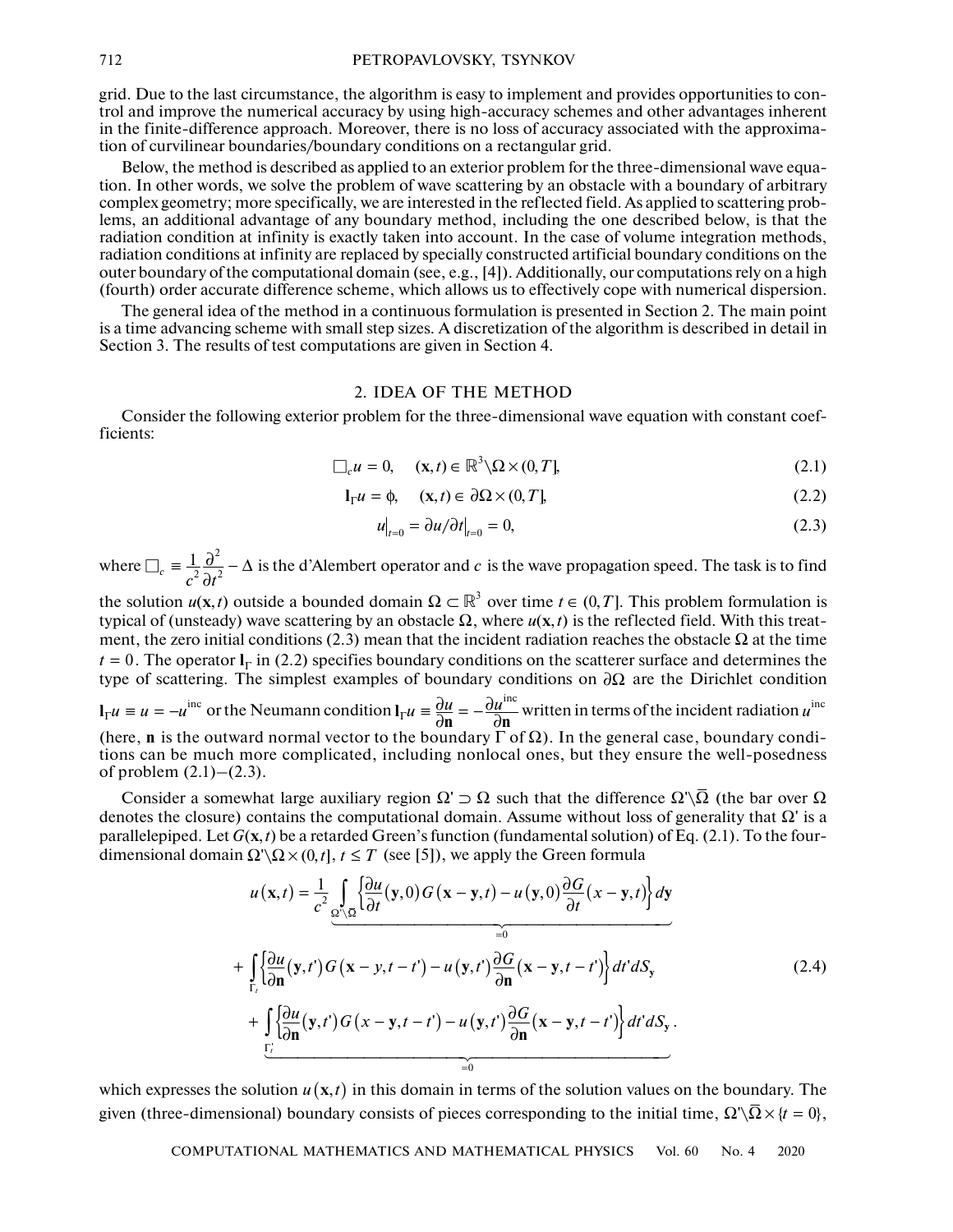and nonzero times,  $\Gamma_t \equiv \partial \Omega \times (0, t]$  and  $\Gamma_t \equiv \partial \Omega' \times (0, t]$ ; note that  $\Gamma_t$  corresponds to the boundary of  $\Omega'$ in space-time.

The first term in (2.4) vanishes because of the homogeneous boundary conditions (2.3). The last inte-

gral in (2.4) is taken over the boundary of the auxiliary domain in space-time,  $\Gamma_t = \partial \Omega \times (0, t]$ , and also vanishes, *provided that the chosen Green's function is the free-space fundamental solution of the three-dimensional wave equation, i.e.,*

$$
G(\mathbf{x},t) = \frac{1}{4\pi|\mathbf{x}|}\delta(t-|\mathbf{x}|/c).
$$
 (2.5)

In this case, the boundary values of the solution and its derivative on  $\Gamma_t$  do not contribute to the solution  $u(x, t)$  at interior points of  $\Omega'$ , since the spatial boundary  $\partial \Omega'$  is reached only by outgoing waves leaving  $\Omega'$ . Thus, with the indicated choice of the Green's function, the only term remaining in (2.4) is the second term, which allows us to express the value of the solution in the computational domain  $\Omega'\backslash\Omega$  in terms of its values (and values of its normal derivative) on the scatterer boundary  $\Omega$  at all preceding times.

on  $\Gamma_t$ :

By analogy with formula (2.4), we introduce Calderon's potential with density 
$$
\xi_{\Gamma_t} = (\xi_0, \xi_1)
$$
 defined  
on  $\Gamma_t$ :  

$$
\mathbf{P}_{\tilde{\Omega}} \xi_{\Gamma_t}(\mathbf{x}, t) = \int_{\Gamma_t} \left\{ \xi_1(\mathbf{y}, t') G(\mathbf{x} - \mathbf{y}, t - t') - \xi_0(\mathbf{y}, t') \frac{\partial G}{\partial \mathbf{n}} (\mathbf{x} - \mathbf{y}, t - t') \right\} dt' dS_{\mathbf{y}},
$$
(2.6)  
where  $\mathbf{x} \in \tilde{\Omega} = \mathbb{R}^3 \setminus \overline{\Omega}$ . Note that Calderon potential (2.6) satisfies the wave equation on  $\tilde{\Omega}$ , i.e.,

where  $\mathbf{x} \in \tilde{\Omega} = \mathbb{R}^3 \setminus \overline{\Omega}$ . Note that Calderor  $\Box_c \mathbf{P}_{\Omega} \xi_{\Gamma_r}(\mathbf{x}, t) = 0$  for an arbitrary density  $\xi_{\Gamma_r}$ .

By comparing formulas (2.4) and (2.6), it is easy to see that the functions  $\xi_0$  and  $\xi_1$  can be interpreted as the traces on  $\partial\Omega$  of the solution leaving  $\Omega$ ' and its normal derivative. It can be proved (see [3]) that the pair  $\xi_{\Gamma_f} = (\xi_0, \xi_1)$  is the trace of the outgoing solution if and only if  $\xi_{\Gamma_f}$  satisfies the boundary equation with projection (BEP):

$$
\mathbf{P}_{\Gamma_{i}}\xi_{\Gamma_{i}}=\xi_{\Gamma_{i}}.\tag{2.7}
$$

 $P_{\Gamma_i} \xi_{\Gamma_i} = \xi_{\Gamma_i}$ . (2.7)<br>where  $P_{\Gamma_i} \equiv \text{Tr}_{\Gamma_i} P_{\Omega} \xi_{\Gamma_i}$  and the trace operator is defined as  $\text{Tr}_{\Gamma_i} f(\mathbf{x}, t) = \left( f, \frac{\partial f}{\partial n} \right) \Big|_{\Gamma_i}$ . Obviously, there exists an  $\mathbf{Tr}_{\Gamma_t} f(\mathbf{x}, t) = \left(f, \frac{\partial f}{\partial n}\right)$ 

(infinite) set of solutions to BEP (2.7), since the original equation (2.1) has a set of outgoing solutions. To identify the solution among them that corresponds to the type of scattering determined by boundary condition (2.2), BEP (2.7) has to be solved together with the boundary condition relating the solution and its normal derivative on the scatterer boundary:

$$
\mathbf{l}_{\Gamma}\xi_{\Gamma_i} = \phi. \tag{2.8}
$$

It should be emphasized that boundary condition (2.2) can determine one of the density components, namely,  $\xi_0$  (Dirichlet problem with a function specified on the boundary) or  $\xi_1$  (Neumann problem with a given normal derivative) or the relationship between them (Robin problem and more complicated nonlocal conditions). However, the two density components (function and its normal derivative at the boundary) cannot be specified simultaneously as that would yield an overdetermined problem with no unique solution. ξ<sub>0</sub> (Dirichlet problem with a function specified on the boundary) or ξ<sub>1</sub>

Thus, BEP (2.7), together with boundary condition (2.8), is an equivalent boundary formulation of the original system (2.2) with the unknown  $\xi_{\Gamma_t}$  (possibly, with only one unknown component in the case of Dirichlet or Neumann conditions). The dimension of the problem is reduced by one as compared with the original system. By using the found density  $\xi_{\Gamma_t}$ , the solution  $u(\mathbf{x},t)$  in the three-dimensional domain Thus, F<br>
original sy<br>
Dirichlet c<br>
original sy<br>  $\tilde{\Omega} = \mathbb{R}^3 \backslash \Omega$ 

 $\tilde{\Omega} = \mathbb{R}^3 \backslash \Omega$  is recovered by applying formula (2.6).

It should be underlined that the integral in formula (2.6) is taken over a  $(2 + 1)$ -dimensional manifold and, in the case of a scatterer  $\Omega$  of complex geometry, it might represent a computationally nontrivial problem. In this context, it is convenient to use another, equivalent representation of the Calderon poten-

tial. Consider a function  $w(\mathbf{x}, t)$  defined on  $\mathbb{R}^3 \setminus \Omega \times (0, t]$  such that  $\mathbf{Tr}_{\Gamma_t} w = \xi_{\Gamma_t}$  and  $w(\mathbf{x}, 0) = \frac{\partial w(\mathbf{x}, 0)}{\partial t} = 0$ . In other words, the only assumption made about  $w(x, t)$  is that its trace and the trace of its normal deriv- $\mathbf{x},0) = \frac{\partial w(\mathbf{x})}{\partial x}$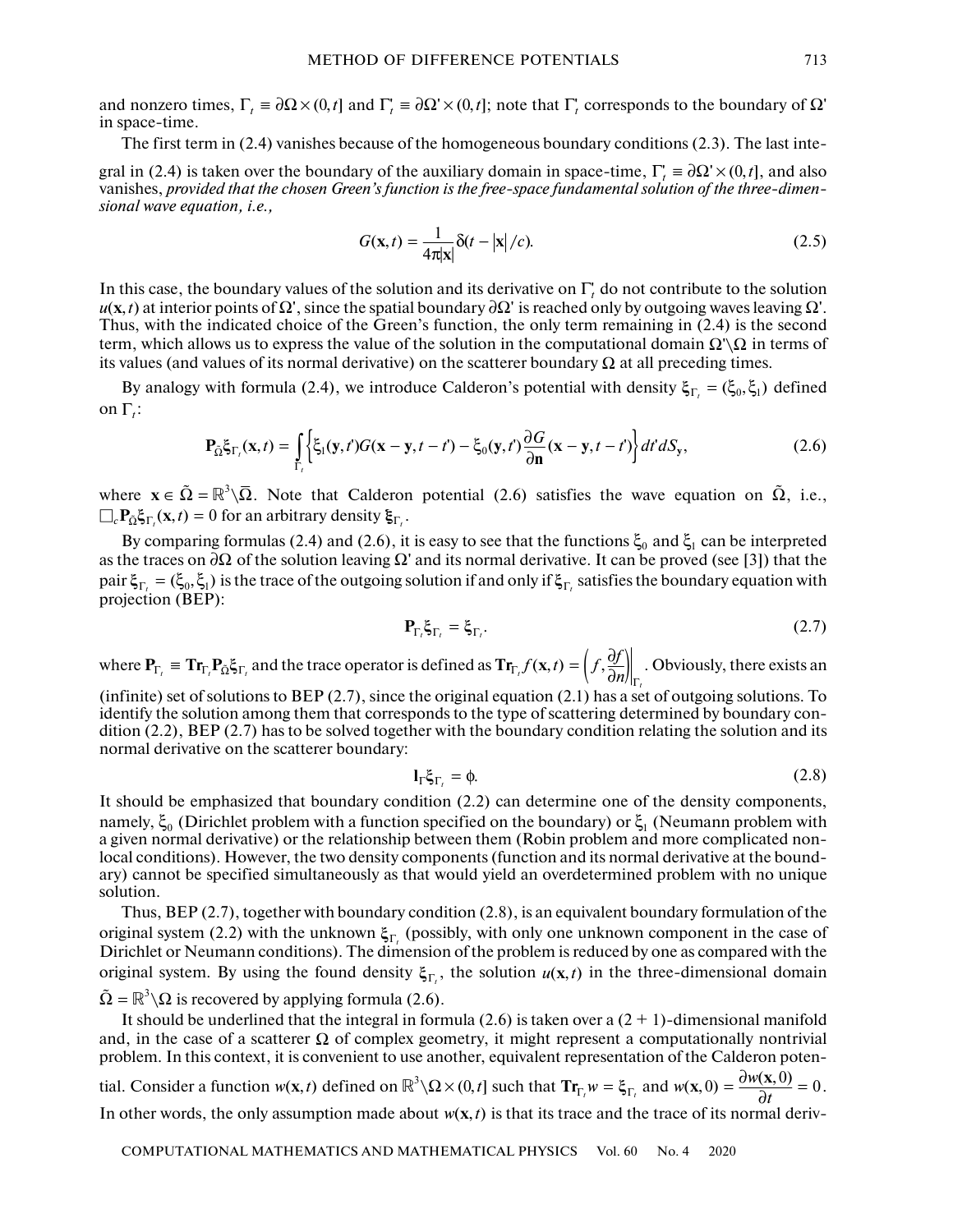

Fig. 1. Scatterer  $\Omega$  and the auxiliary domain  $\Omega'$ .

ative on  $\Gamma_t$  coincide with  $\xi_{\Gamma}$  and that the indicated initial conditions are satisfied. In other aspects, this function is arbitrary, specifically, it does not need to be a solution of wave equation (2.1), i.e., in the general case,  $\Box_c w \neq 0$  on  $\mathbb{R}^3\backslash\Omega\times(0,t]$ . In practice,  $w(\mathbf{x},t)$  can be constructed as an extension from the boundary  $\Gamma_t$  with the help of Taylor series with the required second and higher order derivatives computed using<br>the original equation (2.1) (see Section 2). By applying the Green formula to the given function on<br> $\Omega'\Omega \times (0,t]$ the original equation (2.1) (see Section 2). By applying the Green formula to the given function on  $\Omega' \Omega \times (0, t]$  and solving the resulting relation for quantity (2.6) of interest, it is easy to see that the Cal-<br>deron potential can be represented in the form<br> $P_{\Omega} \xi_{\Gamma}(\mathbf{x}, t) = w(\mathbf{x}, t) - v(\mathbf{x}, t), \quad \mathbf{x} \in \tilde{\Omega},$  (2.9) deron potential can be represented in the form  $\Gamma_t$  coincide with  $\xi_{\Gamma_t}$ 

$$
\mathbf{P}_{\tilde{\Omega}}\xi_{\Gamma_t}(\mathbf{x},t) = w(\mathbf{x},t) - v(\mathbf{x},t), \quad \mathbf{x} \in \tilde{\Omega},\tag{2.9}
$$

where the function  $v(\mathbf{x},t) = G \cdot \Box_c w|_{\tilde{\Omega}}$  is defined in terms of the convolution of Green's function (2.5) with the quantity  $\Box_c w|_{\tilde{O}}$  extended by zero to the scatterer's interior, i.e., to  $\Omega$ . Note that this convolution is taken over the *entire* three-dimensional space  $\mathbb{R}^3$  and the time interval  $(0, t]$ . It is convenient to compute this convolution by solving the auxiliary problem (AP)<br> $\Box_c v = \Box_c w|_{\Omega}$ , (2.10) this convolution by solving the auxiliary problem (AP)  $P_{\tilde{\Omega}} \xi_{\Gamma_r}(\mathbf{x})$ <br> $v(\mathbf{x}, t) = G * \square_c w|_{\tilde{\Omega}}$  $\mathbf{P}_{\tilde{\Omega}} \xi_{\Gamma_i}(\mathbf{x}, t) = w(\mathbf{x}, t) - v(\mathbf{x}, t), \quad \mathbf{x} \in \Omega,$ <br>  $\text{sn } v(\mathbf{x}, t) = G * \square_c w|_{\tilde{\Omega}}$  is defined in terms of the convolutio  $\square_c w|_{\tilde{\Omega}}$  extended by zero to the scatterer's interior, i.e., to  $\Omega$ 

$$
\Box_c v = \Box_c w|_{\tilde{\Omega}},\tag{2.10}
$$

set up formally with homogeneous initial conditions in the unbounded domain  $\mathbb{R}^3$ . In practice, of course, this problem is solved in the bounded domain  $\Omega'$ , but radiation conditions are set on the boundary of  $\Omega'$ . This is equivalent to choosing the required Green's function (2.5). The *transition from computing the Calderon potential in terms of integral* (2.6) *to solving AP* (2.10) *plays a key role in convenience, flexibility, and simplicity of the implementation of the described approach.*

It should be emphasized once again that AP (2.10) is solved in a simple (rectangular) auxiliary domain  $\Omega$ with no "hole" corresponding to the scatterer  $\Omega$ . The entire information on the geometry of this object (which is possibly complex and does not conform to the Cartesian grid) and on the boundary conditions set on its surface is contained in the function  $w(x, t)$  and passes into the right-hand side of (2.10) and, next, into formula (2.9). *Due to this circumstance, finite-differences on the simplest rectangular grids can be used to compute objects of complex geometry without any loss of accuracy associated with the nonconformity of the object boundaries to the grid.*

Now suppose that the task is to find a solution of the problem at a finite time  $t = T$  by applying the indicated method. As T grows, the boundary  $\Gamma_T = \partial \Omega \times (0, T]$ , on which the density  $\xi_{\Gamma_T}$  is defined, increases linearly and, even for moderate  $T$ , the method becomes hardly applicable because of the need of storing and solving an equation for the quantity  $\xi_{\Gamma_T}$  increasing with time.

To overcome this limitation, the interval  $(0, T]$  is partitioned into K subintervals of length  $T_0$ , where  $KT_0 = T$ , and, on each partial boundary in space-time

$$
\Gamma_k = \partial \Omega \times ((k-1)T_0, kT_0], \quad k = 1, ..., K, \quad \bigcup_{k=1}^K \Gamma_k = \Gamma_T,
$$

in this partition, we introduce corresponding densities  $\xi_{\Gamma_k}$  (see Fig. 2a). At first glance, this formal partition does not resolve the issue of the boundary  $\Gamma_T$  growing with time, since, by virtue of causality, the den-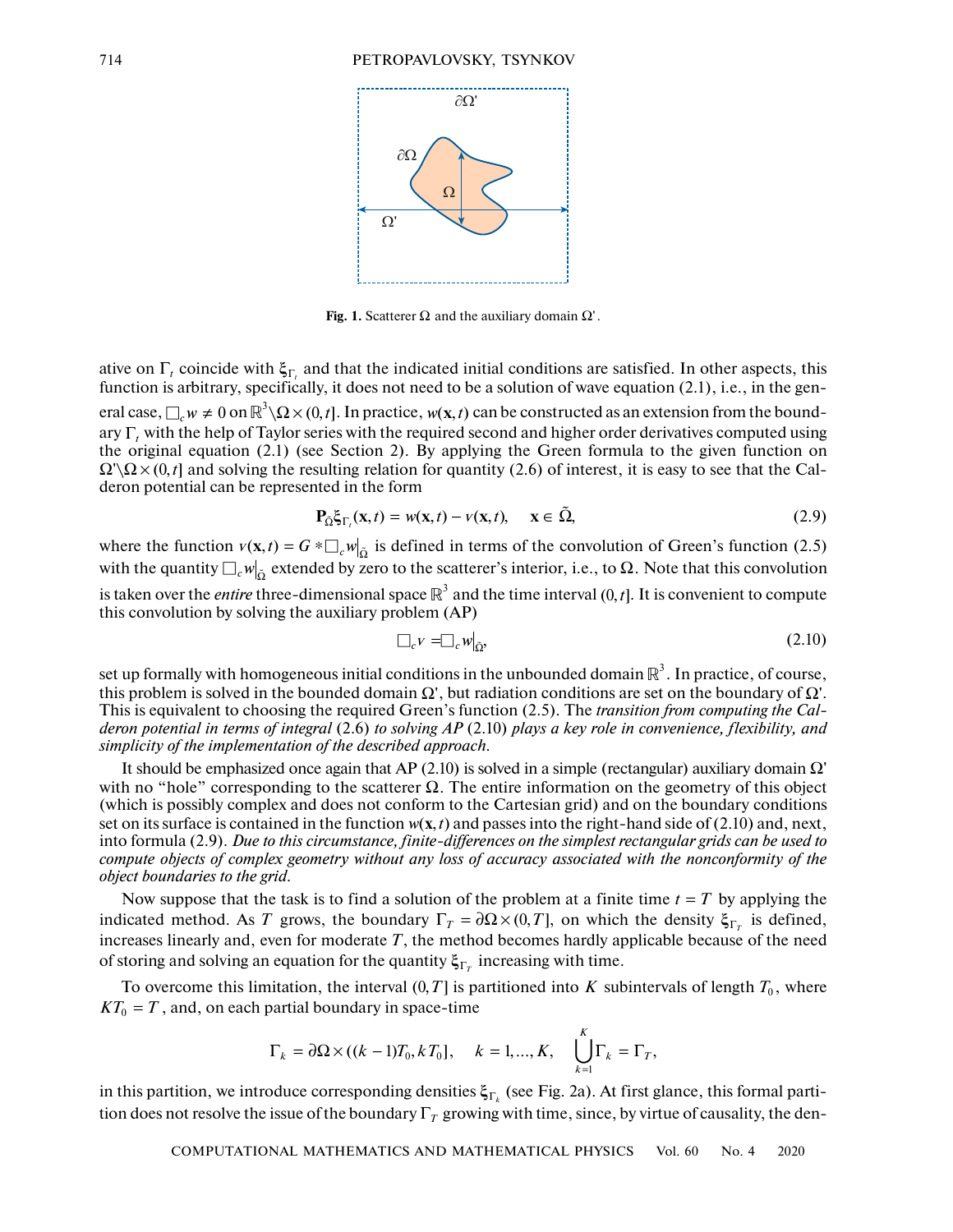

**Fig. 2.** (a) Partition in time and the characteristic cone of the solution. (b) Lacuna in the solution. The horizontal axis formally represents three-dimensional space.

sity  $\xi_{\Gamma_k}$  on any kth partition element has to depend on the densities  $\xi_{\Gamma_s}$ ,  $s = 1,..., k-1$ , on all preceding segments. Seemingly, this prevents us from solving system  $(2.7)$ ,  $(2.8)$  for  $\zeta_{\Gamma_k}$  separately without using all preceding values  $\xi_{\Gamma_s}$ .

However, it is easy to see that, for the chosen Green's function (2.5), the integral in the Calderon potential (2.6) is taken over the intersection of the light cone with the vertex in  $\Gamma_k$  and the scatterer surface  $\Omega$  at the preceding times (see Fig. 2a, where  $k = K$  for illustrative purposes). Considering all points of  $\Gamma_k$ at which we are interested in the density  $\xi_{\Gamma_K}$ , we conclude that this intersection is nonempty at most over the time  $2T_0$  measured back from the last (latest) time of the set  $\Gamma_K$  (i.e., for the case shown in the figure  $t = T$ ), provided that the partition size satisfies

$$
T_0 \ge \frac{1}{c} \operatorname{diam} \Omega. \tag{2.11}
$$

In other words, under condition (2.11), the densities  $\xi_{\Gamma_s}$  corresponding to the earlier partition elements  $\Gamma_s$ ,  $s = 1, ..., K - 2$ , do not influence the density determined on the element  $\Gamma_K$ . In terms of lacunas in the solution of the wave equation in free space, the same situation can be explained as follows: the solution generated by a source (right-hand side) localized in space-time on the boundary of the preceding partition element ( $\Gamma_1$  in Fig. 2b) a fortiori leaves the domain  $\Omega$  during time (2.11). Thus, the back dependence of the solution of Eq. (2.7) is limited to a single partition element. As a result, the density can be updated using the recurrence scheme

$$
\mathbf{P}_{\Gamma_k}\xi_{\Gamma_k} + \mathbf{R}_{\Gamma_k}\xi_{\Gamma_{k-1}} = \xi_{\Gamma_k},\tag{2.12}
$$

where

$$
\mathbf{R}_{\Gamma_k} \xi_{\Gamma_{k-1}}(\mathbf{x}, t) = \mathbf{T} \mathbf{r}_{\Gamma_k} \int_{\Gamma_{k-1}} \left\{ \xi_i(\mathbf{y}, t') G(\mathbf{x} - \mathbf{y}, t - t') - \xi_0(\mathbf{y}, t') \frac{\partial G}{\partial \mathbf{n}}(\mathbf{x} - \mathbf{y}, t - t') \right\} dt' dS_{\mathbf{y}}
$$
(2.13)

COMPUTATIONAL MATHEMATICS AND MATHEMATICAL PHYSICS Vol. 60 No. 4 2020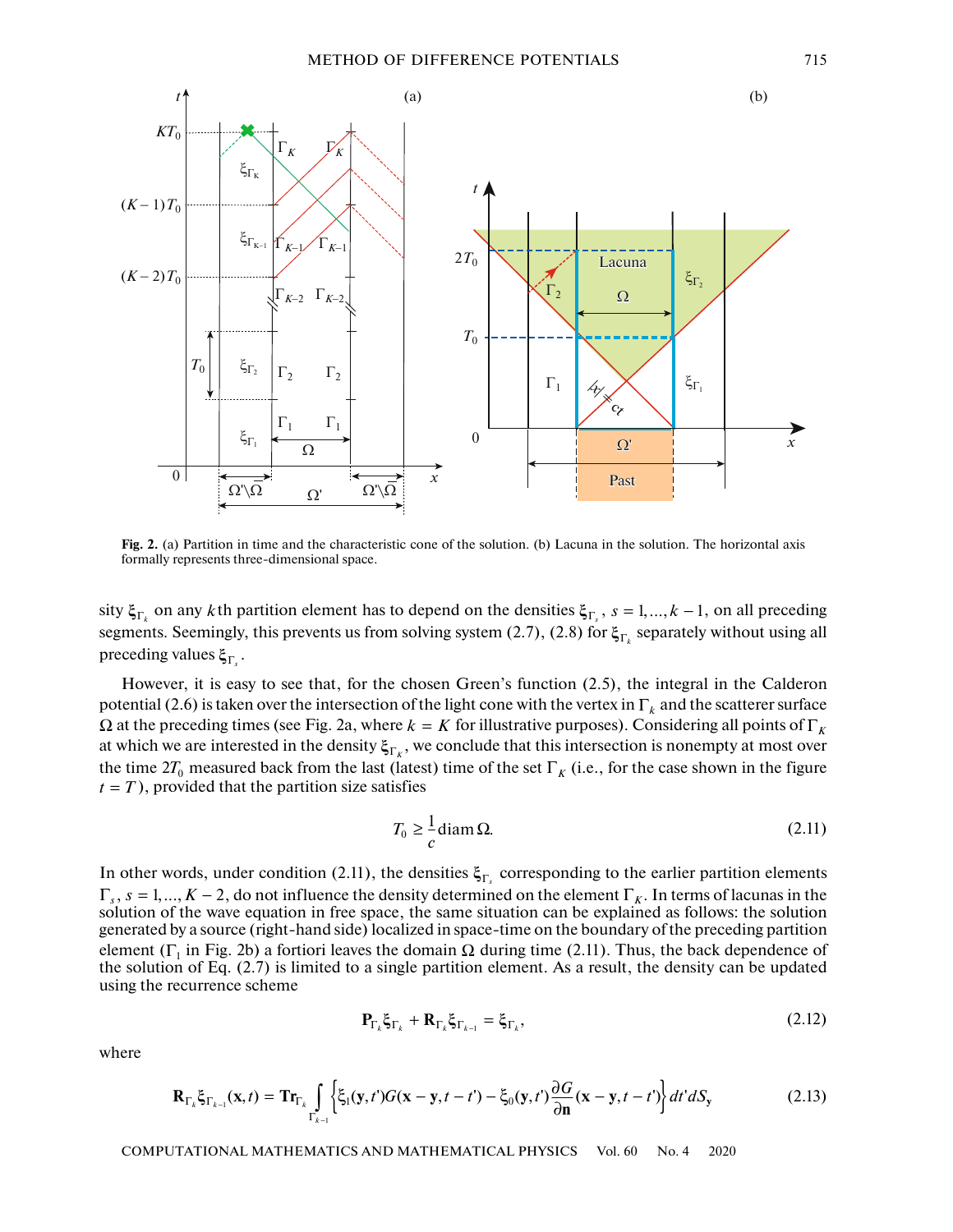and  $(x, t) \in \Gamma_k$  in (2.13). Note that integral (2.13) is taken over the preceding partition element  $\Gamma_{k-1}$ , but its value is calculated at a point from the next element  $\Gamma_k$ .

It is convenient to expand the partial densities  $\xi_{\Gamma_k}$  and  $\xi_{\Gamma_{k-1}}$  in series on  $\Gamma_k$  and  $\Gamma_{k-1}$  in terms of some basis functions:

$$
\xi_{\Gamma_{k-1}} = \sum_{s} c_{0,s}^{(1)} \psi_{0,s} + c_{1,s}^{(1)} \psi_{1,s}, \quad \xi_{\Gamma_k} = \sum_{s} c_{0,s}^{(11)} \psi_{0,s} + c_{1,s}^{(11)} \psi_{1,s}, \tag{2.14}
$$

where the two-component basis functions  $\psi_{0,s} = (\psi_s, 0)$  and  $\psi_{1,s} = (0, \psi_s)$  are used to represent the solution and its normal derivative on the boundary. It is also natural to use the same basis functions for any partition element k. For example, in the case of a spherical scatterer  $\Omega$ , the basis functions  $\psi_s(\mathbf{x}, t)$  can be defined as the direct product of spherical harmonics (in angular variables) and Chebyshev polynomials (in time). Depending on the imposed boundary condition (2.2), some of the coefficients in the expansions can be known; for example, in the case of the Dirichlet condition, the function specified on the boundary uniquely determines  $c_{0,s}^{(1)}$  and  $c_{0,s}^{(1)}$ ; the Neumann condition fixes  $c_{1,s}^{(1)}$  and  $c_{1,s}^{(1)}$ ; and the Robin condition establishes a relation between these sets of coefficients.  $c_{0,s}^{(1)}$  and  $c_{0,s}^{(1)}$ ; the Neumann condition fixes  $c_{1,s}^{(1)}$  and  $c_{1,s}^{(1)}$ 

Note also that, in view of explicit expression (2.5), the kernel of integrals (2.6) and (2.13) is invariant under time shifts. Therefore, by using the same basis for all partition elements, the action of operators (2.6) and (2.13) on the basis elements on the set  $\Gamma_k$  (the left-hand side of Eq. (2.12)) can be calculated on any two consecutive partition elements of size  $T_0$ , for example,  $\Gamma_1$  and  $\Gamma_2$ , with the results denoted by  $\mathbf{P}_{\Gamma_{T_0}} \psi_s$  and  $\mathbf{R}_{\Gamma_{\tau_0}} \psi_s$ . Then Eq. (2.7) becomes

$$
\mathbf{P}_{\Gamma_{T_0}}\xi_{\Gamma_k} + \mathbf{R}_{\Gamma_{T_0}}\xi_{\Gamma_{k-1}} = \xi_{\Gamma_k}.\tag{2.15}
$$

It should be emphasized that the actions of these operators are computed using AP (2.10); moreover, the AP for computing  $\mathbf{R}_{\Gamma_n}\psi_s$  is solved over time  $t \in [0, 2T_0]$ , and AP for  $\mathbf{P}_{\Gamma_n}\psi_s$ , over  $t \in [T_0, 2T_0]$ . The number of such APs is equal to the number of basis elements in (2.14). After performing this computation, Eq. (2.15) turns into an equation for the expansion coefficients of density on two consecutive partition elements  $\Gamma_k$  and  $\Gamma_{k-1}$ :  $\mathbf{R}_{\Gamma_{T_0}} \psi_s$  is solved over time  $t \in [0, 2T_0]$ , and AP for  $\mathbf{P}_{\Gamma_{T_0}} \psi_s$ , over  $t \in [T_0, 2T_0]$ 

$$
\sum_{s} c_{0,s}^{(\text{II})} \underbrace{\left\{ \mathbf{P}_{\Gamma_{T_0}} - \mathbf{I} \right\}}_{\mathbf{Q}_{\Gamma_{T_0}}} \Psi_{0,s} + c_{1,s}^{(\text{II})} \underbrace{\left\{ \mathbf{P}_{\Gamma_{T_0}} - \mathbf{I} \right\}}_{\mathbf{Q}_{\Gamma_{T_0}}} \Psi_{1,s} = - \sum_{s} c_{0,s}^{(\text{I})} \mathbf{R}_{\Gamma_{T_0}} \Psi_{0,s} + c_{1,s}^{(\text{I})} \mathbf{R}_{\Gamma_{T_0}} \Psi_{1,s}, \tag{2.16}
$$

where I denotes the identity operator and  $c_{0s}^{(1)}$  and  $c_{1s}^{(1)}$  are known from the preceding step. For choosing the required solution, Eq. (2.16) is supplemented with boundary condition (2.8) written in terms of expansion coefficients: **I** denotes the identity operator and  $c_{0,s}^{(1)}$  and  $c_{1,s}^{(1)}$ 

$$
\mathbf{I}_{\Gamma_K} \sum_{s} c_{0,s}^{(\text{II})} \mathbf{\Psi}_{0,s} + c_{1,s}^{(\text{II})} \mathbf{\Psi}_{1,s} = \phi \equiv \sum_{s} c_s^{(\phi)} \mathbf{\Psi}_s. \tag{2.17}
$$

### 3. DISCRETIZATION

On the auxiliary domain  $\Omega'$  (parallelepiped), we introduce a rectangular grid with a step size h in each space dimension. Once again, it should be stressed that, although the discrete solution of the problem is determined and required only outside the obstacle  $\Omega,$  we discretize the entire domain  $\Omega$  as well. Note also that the obstacle boundary  $\partial\Omega$  may not coincide with lines of the introduced rectangular grid. The solution of the problem is sought at discrete times with step  $\tau$ ; in other words, a grid with the indicated step sizes is introduced on the four-dimensional domain  $\Omega \times [0, T]$ . Equation (2.2) is discretized using a fourth-order accurate compact difference scheme with a stencil consisting of  $3 \times 3 \times 3 \times 3 = 81$  points:

$$
\Delta u^{n+1} - \frac{u^{n+1}}{\theta \tau^2 c^2} = 2 \left( \Delta u^n - \frac{u^n}{\theta \tau^2 c^2} \right) - \left( \Delta u^{n-1} - \frac{u^{n-1}}{\theta \tau^2 c^2} \right) - \frac{1}{\theta} \Delta u^n,
$$
\n(3.1)

with parameter  $\theta = \frac{1}{12}$ . Note that Eq. (3.1) describes only time differencing, which is implicit. At the time level  $n + 1$ , Eq. (3.1) is next approximated up to fourth-order accuracy in space on a stencil of  $3 \times 3 \times 3$ points by using the general idea of compact schemes (see [6]).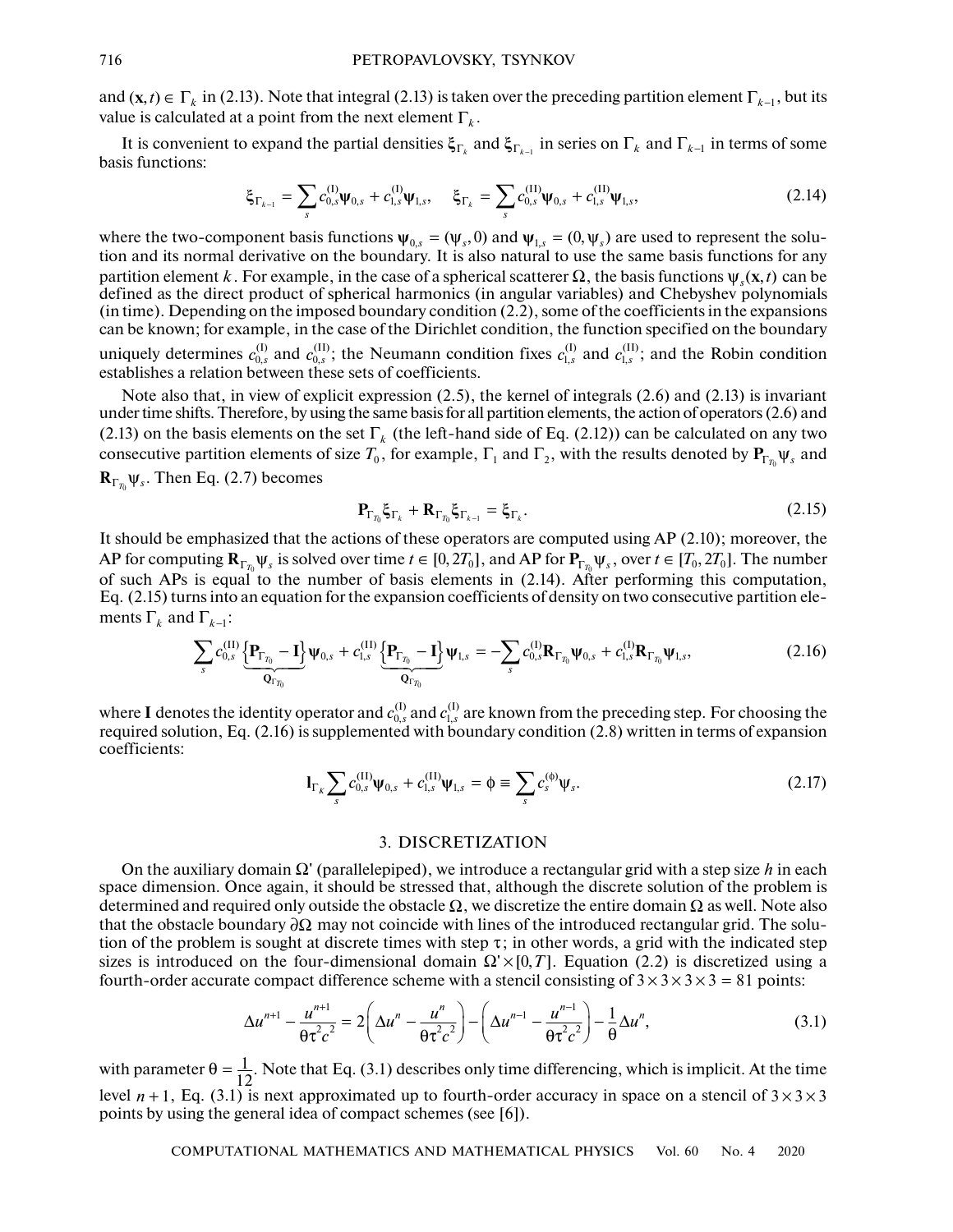

**Fig. 3.** Grid covering the auxiliary domain  $\Omega'$ . The nodes making up the discrete boundary  $\gamma$  of the scatterer are shown in green. The stencil of the difference scheme is depicted by yellow squares [6].

Let  $\mathbb{N}_m$  denote the grid points belonging to the given 81-point stencil centered at the node m. In what follows, we need several subsets of the spatiotemporal rectangular grid covering  $\Omega \times [0, T]$ . Specifically, let  $\mathbb{M}^-$  and  $\mathbb{M}^+$  denote the subsets of grid nodes lying in the domains  $\Omega' \backslash \Omega \times [\tau, T - \tau]$  and  $\Omega \times [0, T]$ , respectively. Thus, M<sup>-</sup> and M<sup>+</sup> represent the grid nodes lying outside and inside  $\Omega$  at all times  $t \in [0, T]$ . The nodes lying on the boundary  $\partial\Omega$  are included in  $\mathbb{M}^+$ . The center of the stencil  $\mathbb{N}_m$  is inside  $\Omega \setminus \Omega \times [0, T]$  and  $\Omega \times [0, T]$  if  $m \in \mathbb{M}^-$  and  $m \in \mathbb{M}^+$ , respectively.

Let  $\gamma^+$  denote the subset of nodes satisfying two conditions: these nodes belong to the stencil  $\mathbb{N}_m$  centered at  $m \in \mathbb{M}^-$  and lie inside  $\Omega$ . Similarly,  $\gamma^-$  denotes the subset of nodes belonging to the stencil  $\mathbb{N}_m$  centered at  $m \in \mathbb{M}^+$  and lying outside  $\Omega$ . The union  $\gamma^+ \cup \gamma^- \equiv \gamma$  forms a thin layer of nodes covering the spatiotemporal boundary  $\Gamma$  of  $\Omega$  and replacing  $\Gamma$  in the discrete formulation (see Fig. 3). Additionally, we consider the sets  $\mathbb{N}^+ = \bigcup_{m \in \mathbb{M}^+} \mathbb{N}_m$  and  $\mathbb{N}^- = \bigcup_{m \in \mathbb{M}^-} \mathbb{N}_m$ , which consist of all points of the stencil  $\mathbb{N}_m$  with its center running over all points of  $\mathbb{M}^+$  or  $\mathbb{M}^-$ , respectively. Specifically,  $\mathbb{N}^-$  contains points on the boundary  $\partial\Omega'$ , the first and last time levels  $t=\{0,T\}$  inside  $\Omega'\backslash\Omega$ , and the subset  $\gamma^{\pm}.$  The union  $\mathbb{N}^0=\mathbb{N}^+\cup\mathbb{N}^$ is the set of all grid points lying in the stencil  $\mathbb{N}_m$  with  $m \in \mathbb{M}^+ \cup \mathbb{M}^-$ .

All the above-introduced (sub)sets of nodes correspond to a grid covering the entire spatiotemporal domain  $\Omega$ ' × [0, *T*], where *T* is a finite moment of time. Obviously, all these constructions can also be defined on any subdomain  $\Omega \times [0, t]$ ,  $t < T$ , in which case they are equipped with a subscript t. Specifically, the set  $\gamma_t$  is a discrete analogue of the boundary  $\Gamma_t$  from Section 2.

# *3.1. Difference Potentials*

We introduce a grid function  $\xi_{\gamma_t}$  defined on the grid boundary  $\gamma_t$ . Additionally, let  $w^{(h)}$  be a grid function defined at points of  $\mathbb{N}_t^0$  such that its trace on  $\gamma_t$  coincides with  $\boldsymbol{\xi}_{\gamma_t}$ :

$$
\mathrm{\mathbf{{Tr}}}_{\gamma_t}^{(h)}w^{(h)}=\xi_{\gamma_t}.
$$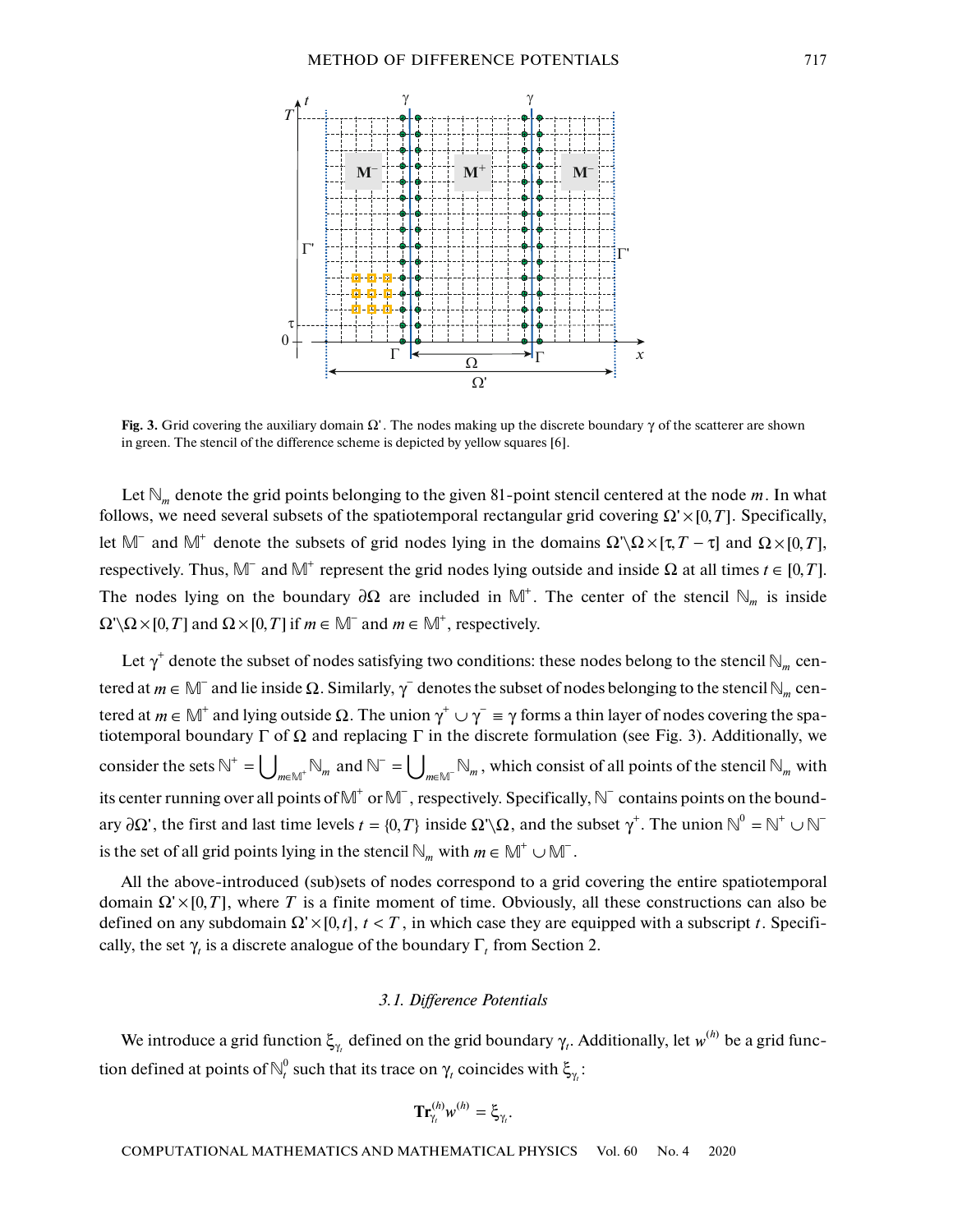The trace operator  $\mathbf{Tr}_{\gamma_t}^{(h)}$  yields the restriction of the grid function from the set  $\mathbb{N}_t^0$  to the discrete boundary  $\gamma_t \subset \mathbb{N}_t^0$ . Let  $\Box_c^{(n)}$  denote the discrete Laplacian corresponding to the chosen difference scheme. By analogy with formula (2.10), we construct a "right-hand side" extended by zero to grid nodes inside  $\Omega$ :  $(h)$ *t*  $\mathbf{Tr}_{\gamma_t}^{(h)}$  yields the restriction of the grid function from the set  $\mathbb{N}_t^0$  $\gamma_t \subset \mathbb{N}_t^0$ . Let  $\square_c^{(h)}$ Ω

$$
\Box_c^{(h)} w^{(h)}\Big|_{\mathbb{M}_r^-} \equiv \begin{cases} \Box_c^{(h)} w^{(h)}, & m \in \mathbb{M}_r^-, \\ 0, & m \in \mathbb{M}_r^+. \end{cases}
$$

The difference potential with density  $\xi_{\gamma_t}$  is defined as a grid function on  $\mathbb{N}_t^-$  specified according to the rule

$$
\mathbf{P}_{\mathbb{N}_r} \xi_{\gamma_t} = w^{(h)} \Big|_{\mathbb{N}_r^-} - \mathbf{G}^{(h)} \Big( \Box_c^{(h)} w^{(h)} \Big|_{\mathbb{N}_r^-} \Big), \tag{3.2}
$$

where  $G^{(h)}$  is the Green's function (resolvent) for the difference wave equation. The subtrahend on the right-hand side of (3.2) is computed by solving the difference AP  $\left(\bigcup_{c}^{(h)} w^{(h)}\big|_{\mathbb{M}_{t}^{-}}\right) \equiv v^{(h)}$  $\mathbf{G}^{(h)}\left(\Box_c^{(h)}w^{(h)}\Big|_{\mathbb{M}_l^{\tau}}\right)\equiv v^{(h)}$ 

$$
\Box_c^{(h)} v^{(h)} = \Box_c^{(h)} w^{(h)} \Big|_{\mathbb{M}_l^-}
$$
 (3.3)

on the set  $\mathbb{N}^0$  with radiation conditions specified on the outer boundary (cf. (2.10)). Since  $w^{(h)} = G^{(h)} \Box_c^{(h)} w^{(h)}$ , the difference potential (3.2) is the solution of the homogeneous difference wave equation on  $\mathbb{M}_t^-$ :

$$
\Box_c^{(h)} \mathbf{P}_{\mathbb{N}_t^-} \xi_{\gamma_t} \Big|_{\mathbb{M}_t^-} = 0.
$$

The projection of the difference potential onto the set  $\gamma_t$  is defined in terms of its trace on this set:

$$
nP_{\gamma_t} \xi_{\gamma_t} \stackrel{\text{def}}{=} \operatorname{Tr}_{\gamma_t}^{(h)} P_{\mathbb{N}_t} \xi_{\gamma_t}.
$$
 (3.4)

By construction, neither difference potential (3.2) nor its projection (3.4) depends on the choice of the auxiliary function  $w^{(h)}$  if  $\operatorname{Tr}_{\gamma_i}^{(h)}w^{(h)} = \xi_{\gamma_i}$ .  $\mathbf{Tr}_{\gamma_t}^{(h)} w^{(h)}$ 

It can be shown that the finite-difference BEP

$$
\mathbf{P}_{\gamma_i} \xi_{\gamma_i} = \xi_{\gamma_i} \tag{3.5}
$$

(cf. (2.7)) holds if and only if  $\xi_{\gamma_i} = Tr_{\gamma_i}^{(h)} u_{\text{NL}}^{(h)}$ , where  $u_{\text{NL}}^{(h)}$  is a discrete solution of the wave equation  $\left[\Box_c^{(h)} u_{\mathbb{N}_i^-}^{(h)}\right]_{\mathbb{N}_i^-} = 0$  with zero initial conditions.  $\gamma_t$   $\gamma_t$   $\gamma$ <sub>*t*</sub>  $\operatorname{Tr}_{\gamma_t}^{(h)} u_{\mathbb{N}_t^-}^{(h)}$ , where  $u_{\mathbb{N}_t^-}^{(h)}$ *t*  $u_{\mathbb{N}\mathbb{R}}^{(h)}$ 

As in the continuous formulation, the difference BEP (3.5) set up on the discrete boundary  $\gamma_t$  is equivalent to the difference wave equation  $\Box_c^{(h)}u_{\!\!N_f}^{(h)}\Big|_{\!\!M_r^{\tau}}=0$  with zero initial conditions on the set  $\mathbb{N}_t^-$  , i.e., out the scatterer  $\Omega$ .

Obviously, there exists a set of solutions  $\xi_{\gamma_t}$  of the difference BEP (3.5), since there exists a set of solutions  $u_{\mathbb{N}^-}^{(h)}$  of the difference wave equation for  $\Box_c^{(h)}u_{\mathbb{N}^-}^{(h)}$  at exterior (with respect to the scatterer) nodes of  $\mathbb{M}^-_l$  . To choose the required solution, Eq. (3.5) is supplemented with a corresponding condition following from the boundary condition (2.2) on the scatterer. However, conditions (2.2) are set on the analytical boundary  $\Gamma_t$  rather than on its discrete analogue  $\gamma_t$ , where Eq. (3.5) is considered. Accordingly, an additional procedure is needed for transferring boundary data from  $\Gamma_t$  to  $\gamma_t$ . *t t*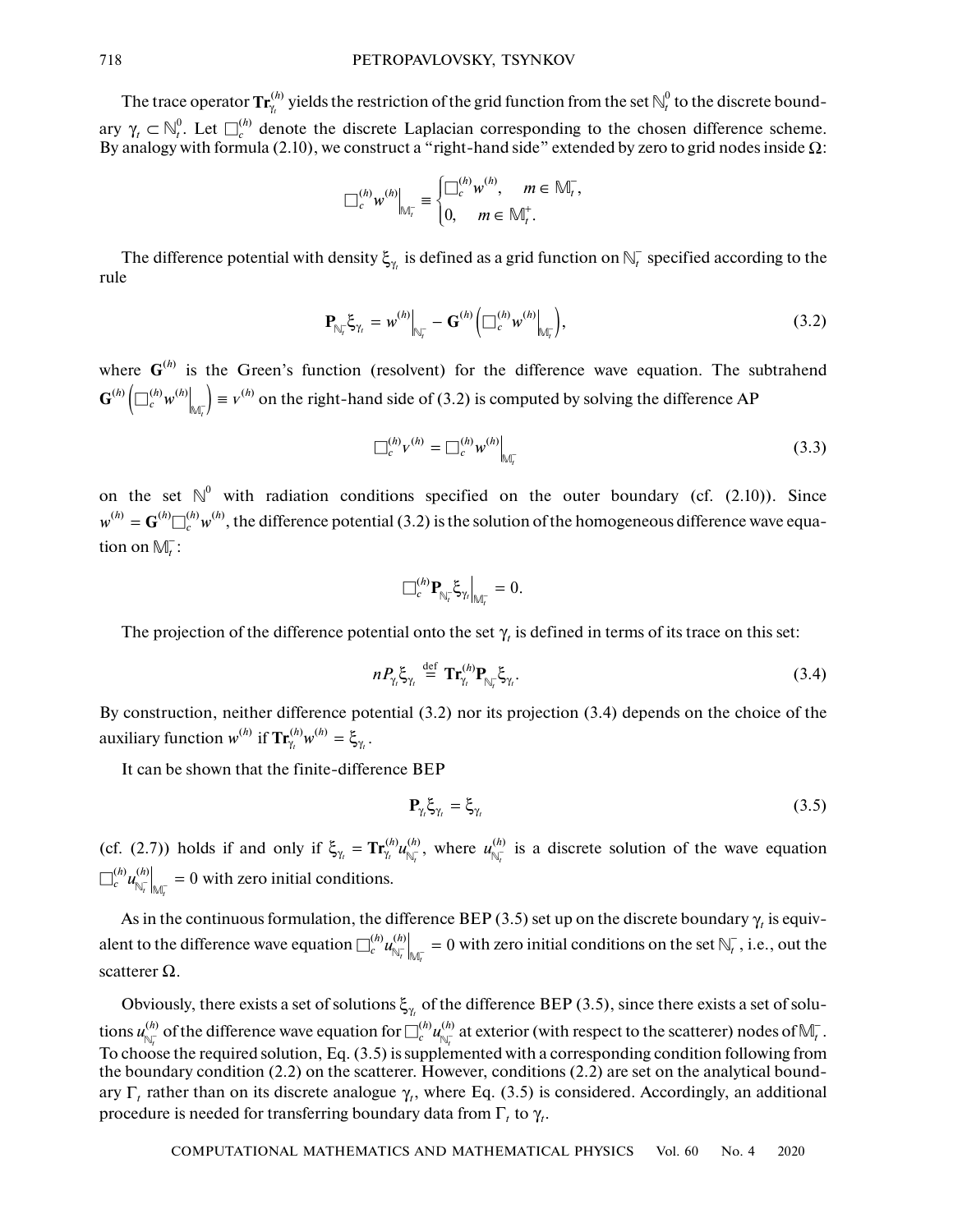#### *3.2. Extension of Boundary Data*

Suppose that the density  $\xi_{\Gamma_t} = (\xi_0, \xi_1)|_{\Gamma_t}$  on the analytical boundary  $\Gamma_t$  is given. By using a Taylor series with a finite number P of terms, we define a function  $v = v(\mathbf{x}, t)$  in the neighborhood of  $\Gamma_t$ :

$$
v(\mathbf{x},t) = \sum_{p=0}^{P} \frac{1}{p!} \frac{\partial^p v}{\partial \mathbf{n}^p} (\mathbf{x}_0, t) \rho^p.
$$
 (3.6)

The point  $\mathbf{x} \in \mathbb{R}^3$  in formula (3.6) is near the scatterer boundary  $\partial \Omega$ , while the point  $\mathbf{x}_0$  corresponds to the base of the normal to  $\partial \Omega$  pointing to the point  $\mathbf{x}$ . The quantity o is the distance fr the base of the normal to  $\partial \Omega$  pointing to the point **x**. The quantity  $\rho$  is the distance from the point **x** to the surface  $\partial \Omega$  taken with a plus sign for exterior points (with respect to  $\Omega$ ) and with a minus sig the surface  $\partial\Omega$  taken with a plus sign for exterior points (with respect to  $\Omega$ ) and with a minus sign for interior points, i.e.,  $\rho = |\mathbf{x} - \mathbf{x}_0|$  if  $\mathbf{x} \notin \Omega$  and  $\rho = -|\mathbf{x} - \mathbf{x}_0|$  if  $\mathbf{x} \in \Omega$ .

The outward normal derivatives on  $\partial\Omega$  in (3.6) are defined as follows:  $v(\mathbf{x}_0, t) = \xi_0(\mathbf{x}_0, t)$  for  $p = 0$  and  $\frac{\partial v}{\partial \mathbf{n}}(\mathbf{x}_0, t) = \xi_1(\mathbf{x}_0, t)$  for  $p = 1$ . This choice corresponds to  $\mathbf{Tr}_{\Gamma} v = \xi_{\Gamma}$ . Higher order derivatives are computed using the wave equation (2.1) considered in a local orthogonal coordinate system with the origin **n** placed at the point  $x_0$ . This system is chosen so that two of its axes lie in the tangent plane, while the third placed at the point  $\mathbf{x}_0$ . This system is chosen so that two or its axes he in the tangent plane, while the third<br>axis is aligned with the normal **n** (up to its sign). In this case, the three-dimensional Laplacian at th **x**<sub>0</sub> can be written as

$$
\Delta v = \frac{\partial^2 v}{\partial \mathbf{n}^2} + \mathbf{L}v,
$$

where the operator contains tangential derivatives and, possibly, the derivative with respect to **n** of at most the first order. For example, if  $\partial Q$  is a sphere, then, in spherical coordinates, we have the first order. For example, if  $\partial\Omega$  is a sphere, then, in spherical coordinates, we have

$$
\Delta v = \frac{\partial^2 v}{\partial r^2} + \frac{2}{r} \frac{\partial v}{\partial r} + \frac{1}{r^2 \sin \theta} \frac{\partial}{\partial \theta} \left( \sin \theta \frac{\partial v}{\partial \theta} \right) + \frac{1}{r^2 \sin^2 \theta} \frac{\partial^2 v}{\partial \phi^2}.
$$

By using the original equation  $\Box_c v = \frac{1}{2} \frac{\partial^2 v}{\partial x^2} - \Delta v = 0$ , the normal derivative of order  $p = 2$  in (3.6) can be represented in the form ∂  $v = \frac{1}{2} \frac{\partial^2 v}{\partial x^2} - \Delta v$  $c_V = \frac{1}{2} \frac{\partial^2 V}{\partial x^2} - \Delta V = 0$  $c^2$   $\partial t$  $\Box_c v = \frac{1}{2} \frac{\partial^2 v}{\partial x^2} - \Delta v = 0$ , the normal derivative of order  $p = 2$ 

$$
\frac{\partial^2 v}{\partial \mathbf{n}^2}(\mathbf{x}_0, t) = \frac{1}{c^2} \frac{\partial^2 v}{\partial t^2}(\mathbf{x}_0, t) - \mathbf{L}v(\mathbf{x}_0, t).
$$
 (3.7)

On the right-hand side of  $(3.7)$ , the derivatives with respect to  $\bf{n}$ , if any, have at most the first order. Substituting the known quantities  $\xi_0$  and  $\xi_1$  into this expression, we find the second normal derivative. To obtain normal derivatives of order  $p > 2$ , Eq. (3.7) is differentiated with respect to **n** and, if necessary, the second derivative with respect to **n** appearing on the right-hand side is recursively expressed via Eq. (3. second derivative with respect to  $\bf{n}$  appearing on the right-hand side is recursively expressed via Eq. (3.7). A conceptually similar technique is often used in solving evolution equations by a finite-difference **n** method when analytical Cauchy data specified at  $t = 0$  have to be extended to the first time level  $t = \tau$  in order to start the difference scheme. The function  $v(\mathbf{x}, t)$  obtained according to (3.6) is called the extension<br>of the boundary data  $\zeta$ , with the help of the original equation of the boundary data  $\xi_{\Gamma_t}$  with the help of the original equation.

If the density  $\xi_{\Gamma}$  corresponds to some solution  $u(\mathbf{x}, t)$  of the wave equation, i.e., if  $\xi_0$  and  $\xi_1$  are the<br>reset of this solution and its normal derivative on  $\Gamma$ , then the function  $u(\mathbf{x}, t)$  constructed a traces of this solution and its normal derivative on  $\Gamma_t$ , then the function  $v(\mathbf{x}, t)$  constructed according to fraces of this solution and its normal derivative on  $\Gamma_t$ , then the function  $v(\mathbf{x}, t)$  constructed according to (3.6) approximates this solution up to  $\mathbb{O}(|\rho|^{P+1})$  accuracy. Formally, this technique for boundary da fer can be applied to any pair of functions  $\xi_{\Gamma_i} = (\xi_0, \xi_1)|_{\Gamma_i}$ , which do not need to be consistent or be the traces of some solution and its derivative. In that case, rule (3.6) merely defines a new function. Within the described approach, we are interested in an extension of (3.6) to the nodes of the discrete boundary γ*t* lying near the exact boundary  $\Gamma_t$ . This extension is denoted as follows:

$$
\xi_{\gamma_t} = \mathbf{Ex}\xi_{\Gamma_t},\tag{3.8}
$$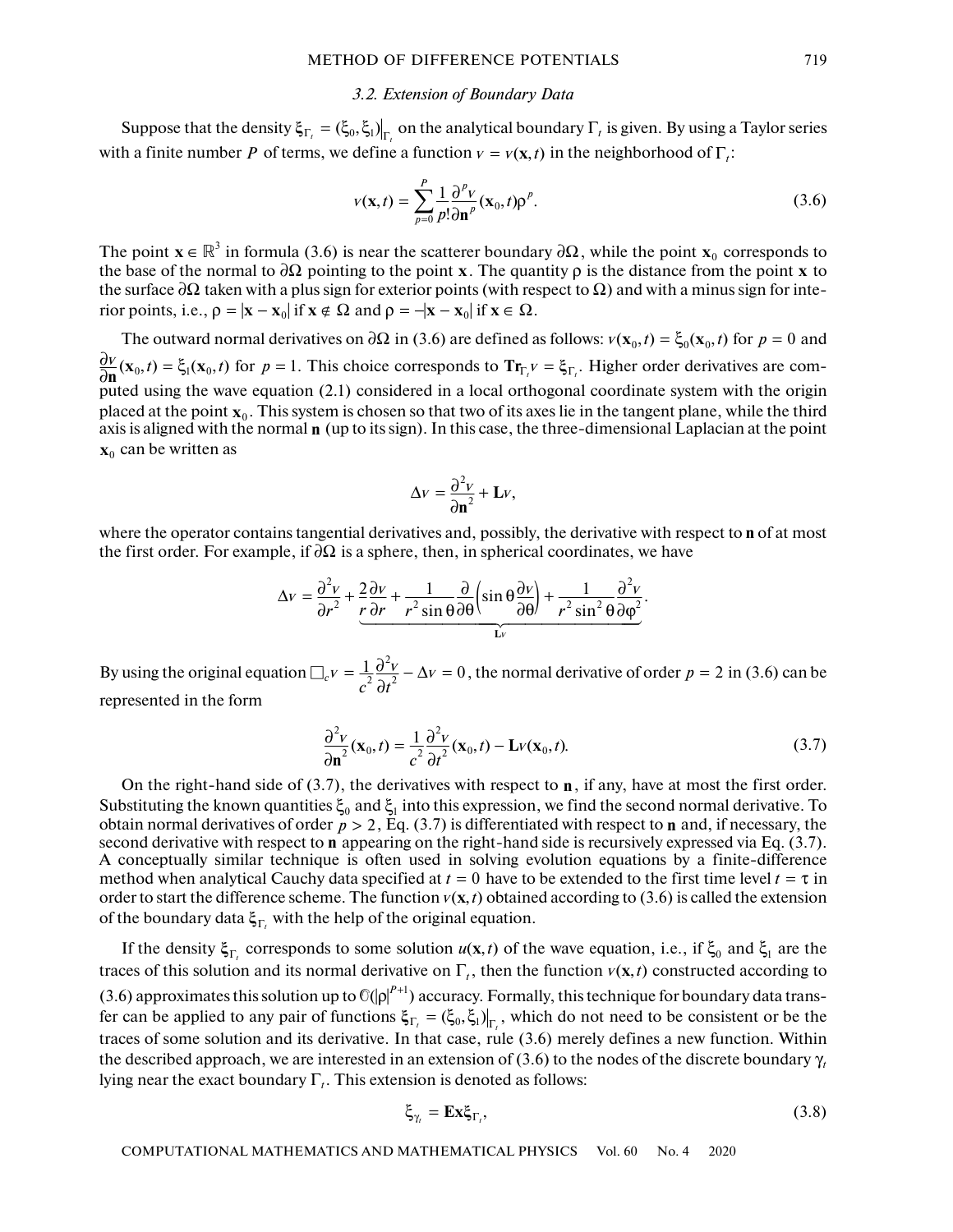where **Ex** is the extension operator determined by formulas (3.6), (3.7). In this way, any basis element  $\psi_{0,s}$ ,  $\Psi_{1,s}$  specified on the exact boundary  $\Gamma_t$  can be extended to  $\gamma_t$ , i.e., we can compute the grid functions  $\mathbf{Ex}\mathbf{\psi}_{0,s}$  and  $\mathbf{Ex}\mathbf{\psi}_{1,s}$ .

# *3.3. Scheme for Updating the Solution in Time*

Now the partition of the boundary in time described in Section 2 is applied to the discrete boundary  $\gamma$ . Let  $P_{\gamma_{\tau_0}}$  denote the difference analogue of the operator  $P_{\Gamma_{\tau_0}}$  defined by formula (3.4). The difference ana-<br>logue of  $P_{\tau_0}$  is defined as logue of  $\mathbf{R}_{\Gamma_{T_0}}$  is defined as

$$
\mathbf{R}_{\gamma_{T_0}}\boldsymbol{\xi}_{\gamma_{T_0}} \stackrel{\text{def}}{=} \mathbf{Tr}_{\gamma_{(T_0,2T_0)}}^{\langle h \rangle} \mathbf{P}_{\mathbb{N}_{T_0}} \boldsymbol{\xi}_{\gamma_{T_0}}, \tag{3.9}
$$

where  $\xi_{\gamma_{\tau_0}}$  is obtained by extending the density from the exact boundary to the set  $\gamma_{T_0}$  according to (3.8). Once again, we emphasize that the argument of  $\mathbf{R}_{\gamma_{T_0}}$  (density  $\xi_{\gamma_{T_0}}$ ) is defined for times  $0 < t \leq T_0$ , while the difference actorial is solvulated symphating  $0 \leq t \leq 2T_0$  as the solvier of AB (2.2), and difference potential is calculated over the time  $0 < t \le 2T_0$  as the solution of AP (3.3), and the trace of this solution is preserved on the "upper" part of two consecutive partition elements of the discrete boundary  $\gamma_{(T_0,2T_0]} = \gamma_{2T_0} \setminus \gamma_{T_0}$ . The scheme for updating coefficients (2.16) in the difference formulation has the form

$$
\mathbf{Q}_{\gamma_{T_0}}^{(0)} \mathbf{c}_0^{(1)} + \mathbf{Q}_{\gamma_{T_0}}^{(1)} \mathbf{c}_1^{(1)} = -\mathbf{R}_{\gamma_{T_0}}^{(0)} \mathbf{c}_0^{(1)} - \mathbf{R}_{\gamma_{T_0}}^{(1)} \mathbf{c}_1^{(1)},
$$
(3.10)

where the right-hand-side coefficients

$$
\mathbf{c}_0^{(I)} = [c_{0,1}^{(I)} \dots c_{0,s}^{(I)} \dots c_{0,S}^{(I)}]^{\mathrm{T}}, \quad \mathbf{c}_1^{(I)} = [c_{1,1}^{(I)} \dots c_{1,s}^{(I)} \dots c_{1,S}^{(I)}]^{\mathrm{T}}
$$

are known from the preceding step and the unknowns are the sets of coefficients (possibly, only one of them in the case of Dirichlet or Neumann conditions)

$$
\mathbf{c}_0^{(\text{II})} = [c_{0,1}^{(\text{II})} \dots c_{0,s}^{(\text{II})} \dots c_{0,S}^{(\text{II})}]^{\text{T}}, \quad \mathbf{c}_1^{(\text{II})} = [c_{1,1}^{(\text{II})} \dots c_{1,s}^{(\text{II})} \dots c_{1,S}^{(\text{II})}]^{\text{T}}.
$$

The columns of the matrices in (3.10) correspond to individual elements of the used basis:

$$
\mathbf{Q}_{\gamma_{T_0}}^{(0)} = [\mathbf{P}_{\gamma_{T_0}} \mathbf{E} \mathbf{x} \boldsymbol{\psi}_{0,1} - \mathbf{E} \mathbf{x} \boldsymbol{\psi}_{0,1} \dots \mathbf{P}_{\gamma_{T_0}} \mathbf{E} \mathbf{x} \boldsymbol{\psi}_{0,s} - \mathbf{E} \mathbf{x} \boldsymbol{\psi}_{0,s} \dots \mathbf{P}_{\gamma_{T_0}} \mathbf{E} \mathbf{x} \boldsymbol{\psi}_{0,s} - \mathbf{E} \mathbf{x} \boldsymbol{\psi}_{0,s}].
$$
\n
$$
\mathbf{Q}_{\gamma_{T_0}}^{(1)} = [\mathbf{P}_{\gamma_{T_0}} \mathbf{E} \mathbf{x} \boldsymbol{\psi}_{1,1} - \mathbf{E} \mathbf{x} \boldsymbol{\psi}_{1,1} \dots \mathbf{P}_{\gamma_{T_0}} \mathbf{E} \mathbf{x} \boldsymbol{\psi}_{1,s} - \mathbf{E} \mathbf{x} \boldsymbol{\psi}_{1,s} \dots \mathbf{P}_{\gamma_{T_0}} \mathbf{E} \mathbf{x} \boldsymbol{\psi}_{1,s} - \mathbf{E} \mathbf{x} \boldsymbol{\psi}_{1,s}].
$$
\n
$$
\mathbf{R}_{\gamma_{T_0}}^{(0)} = [\mathbf{R}_{\gamma_{T_0}} \mathbf{E} \mathbf{x} \boldsymbol{\psi}_{0,1} \dots \mathbf{R}_{\gamma_{T_0}} \mathbf{E} \mathbf{x} \boldsymbol{\psi}_{0,s} \dots \mathbf{R}_{\gamma_{T_0}} \mathbf{E} \mathbf{x} \boldsymbol{\psi}_{0,s}].
$$
\n
$$
\mathbf{R}_{\gamma_{T_0}}^{(1)} = [\mathbf{R}_{\gamma_{T_0}} \mathbf{E} \mathbf{x} \boldsymbol{\psi}_{1,1} \dots \mathbf{R}_{\gamma_{T_0}} \mathbf{E} \mathbf{x} \boldsymbol{\psi}_{1,s} \dots \mathbf{R}_{\gamma_{T_0}} \mathbf{E} \mathbf{x} \boldsymbol{\psi}_{1,s}].
$$
\n(3.12)

The size of these matrices is  $|\gamma_{T_0}| \times S$ , where S is the dimension of the basis and  $|\gamma_{T_0}|$  is the number of points in the set  $\gamma_{T_0}$ . Note that matrices (3.11) need to be computed only once before solving the problem. This computation requires solving  $4S$  auxiliary problems (3.3) over the time  $T_0$  for matrices (3.11) and over  $2T<sub>0</sub>$  for matrices (3.12). These problems are solved in a suitable three-dimensional rectangular domain without holes. The grid do not need to conform to the boundary of  $\Omega$ . Chosen according to (2.11), the fixed time  $T_0$  of computing data for AP is usually a tiny fraction of the total computation time:  $T_0 \ll T$ . Note that the basis dimension S can be rather large, which requires solving a large number of APs. However, all these APs are completely independent of one another, so these computations can be effectively parallelized.

After matrices (3.11) and (3.12) have been computed, the recurrence relation (3.10) is solved, together with the scatterer boundary condition (2.17), for the unknown coefficients. The solution is sought in the least squares sense by using QR decompositions of the matrices  $Q_{v_n}^{(0)}$  and  $Q_{v_n}^{(1)}$ , since the number of rows between the matrices (3.11) and (3.12) is, as a rule, considerably greater than the number of their columns and the matrices (3.11) and (3.12) is, as a rule, considerably greater than the number of their columns and the system for the unknown coefficients is overdetermined. Note that the most computationally expensive part of the solution (QR decompositions) has to be performed only once before starting the computations, (0)  $\mathbf{Q}_{\gamma_{T_0}}$  and  $\mathbf{Q}_{\gamma_{T_0}}$ <br>an the numbe (1) **Q** *<sup>T</sup>*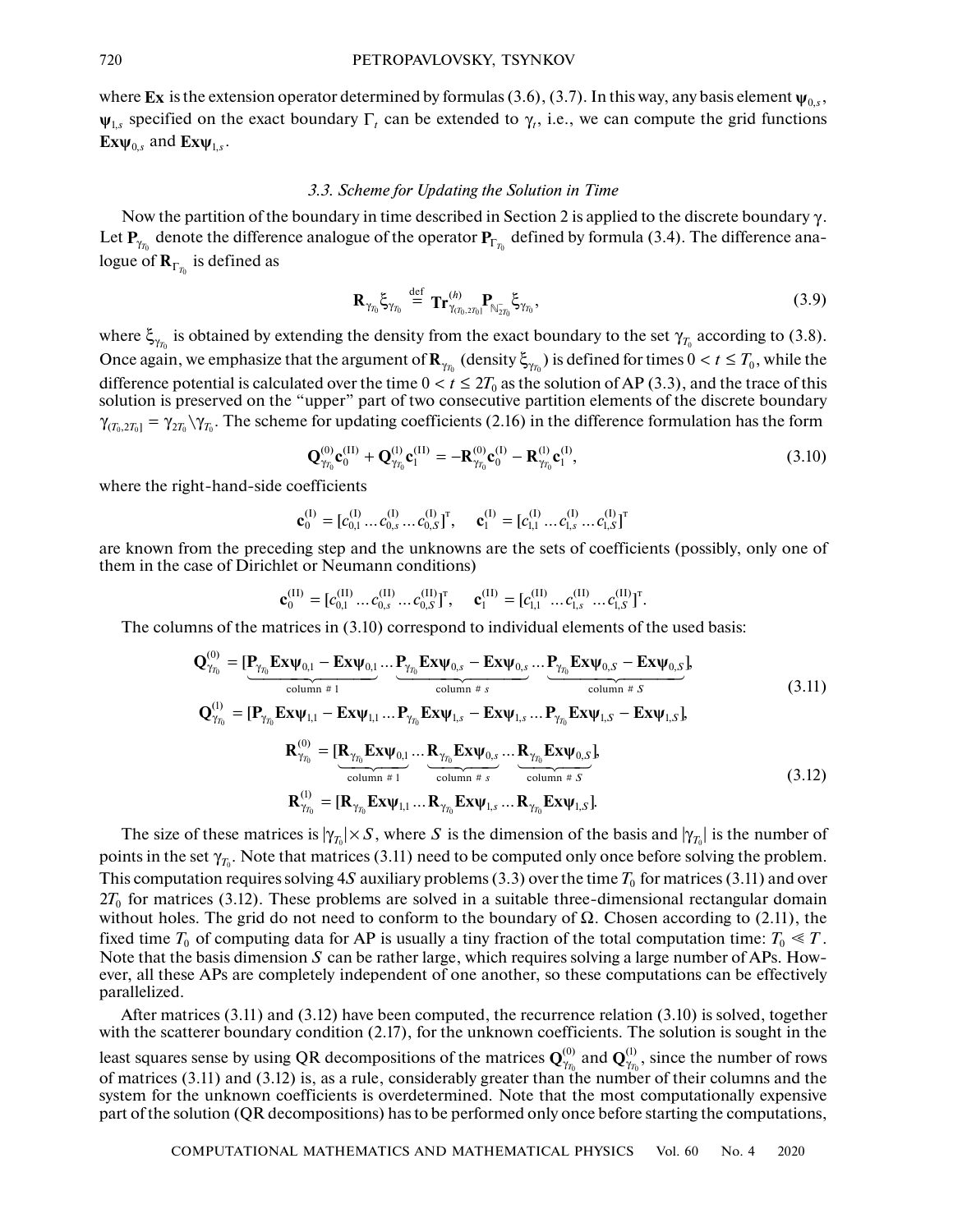

**Fig. 4.** Binary logarithm of the error in the numerical solution on two sequential grids for three types of boundary conditions. The Robin boundary condition is specified as  $u + \frac{\partial u}{\partial n} = 0$ .

so that the recurrence update of the coefficients in (3.10) is reduced to back substitution in the QR decomposition method.

Note also that, since the matrices do not contain information on a specific boundary condition on the scatterer  $\Omega$ , they are universally suitable for any type of scattering. In other words, to recalculate the problem with another type of boundary condition on  $\partial\Omega$  , it is sufficient to solve recurrence relation (3.10) with boundary condition (2.17) of the new type without relatively expensive recalculation of matrices (3.11), (3.12).

# 4. NUMERICAL EXPERIMENT

The demonstrate the performance of the method described above, we consider the scattering of a plane wave by a sphere of radius  $R_0 = 1$  cm. This classical problem has an analytical solution in the form of a series (see [5]), which will be compared with the numerical solution. As incident radiation, we use the sum of two plane waves with incomparable angular frequencies,  $\omega_1 = 3$  s<sup>-1</sup> and  $\omega_2 = \omega_1/\sqrt{2}$ , thus obtaining a time-aperiodic solution. At the chosen frequencies, the incident wavelength is a quantity on the order of the scatterer diameter  $2R_0$ . We are interested in the solution within a spherical layer around the scatterer with  $R_0 < r < R_1$ , where  $R_1 = 1.5$  cm.  $\omega_1 = 3$  s<sup>-1</sup> and  $\omega_2 = \omega_1/\sqrt{2}$ 

The auxiliary domain  $\Omega'$  is specified as a cube  $[-R_2, R_2]^3$ ,  $R_2 > R_1$  such that, over the maximum computation time  $2T_0$  used for AP, the waves reflected from the outer boundary  $\partial \Omega'$  do not reach the computational domain  $R_0 < r < R_1$  (see Fig. 2b). It is easy to see that, for this purpose,  $R_2$  has to satisfy the condition  $2R_2 - R_0 - R_1 > 2cT_0$ . With this choice of the size of the auxiliary domain, arbitrary boundary conditions, rather than approximate radiation conditions, can be set on  $\partial\Omega'$  and the solution of AP (3.3) can be obtained over the time interval  $[0, 2T_0]$  for  $R_0 < r < R_1$  as if AP is solved in an unbounded domain. *Note that this technique makes it possible to model reflected waves going to infinity exactly without using any approximation process, which is a significant advantage of the described method.* This possibility is ensured by the short computation time of AP (at most  $2T_0$ ), which is required for generating matrices (3.11), (3.12).

The domain  $\Omega'$  thus constructed is covered with a rectangular grid, on which the above-mentioned fourth-order difference scheme is used [6]. The convergence of the algorithm can be examined by reducing the mesh size (see Fig. 4). It can be seen that the binary logarithm of the error is decreased by four when the mesh size is halved, which confirms the correct work of the algorithm. Note also that this figure presents the result of a sufficiently long computation: the terminal simulation time  $T_{\textrm{sim}}$  corresponds to a time interval over which a signal crosses a ball of  $r \leq R_0$  about 6000 times. There is no evidence that the error increases with time.

Note also that the basis  $\psi_{0,s}$ ,  $\psi_{1,s}$  is constructed using the direct product of Chebyshev polynomials  $T_n(t)$ (in time) and spherical harmonics  $Y_{lm}(\vartheta, \varphi)$  (for decomposition on the boundary of  $\Omega$ , i.e., on a sphere). As was shown in the experiment, the maximum order  $n = 10$  and  $l = 12$  are more than enough to obtain results with a level of accuracy presented in Fig. 4.